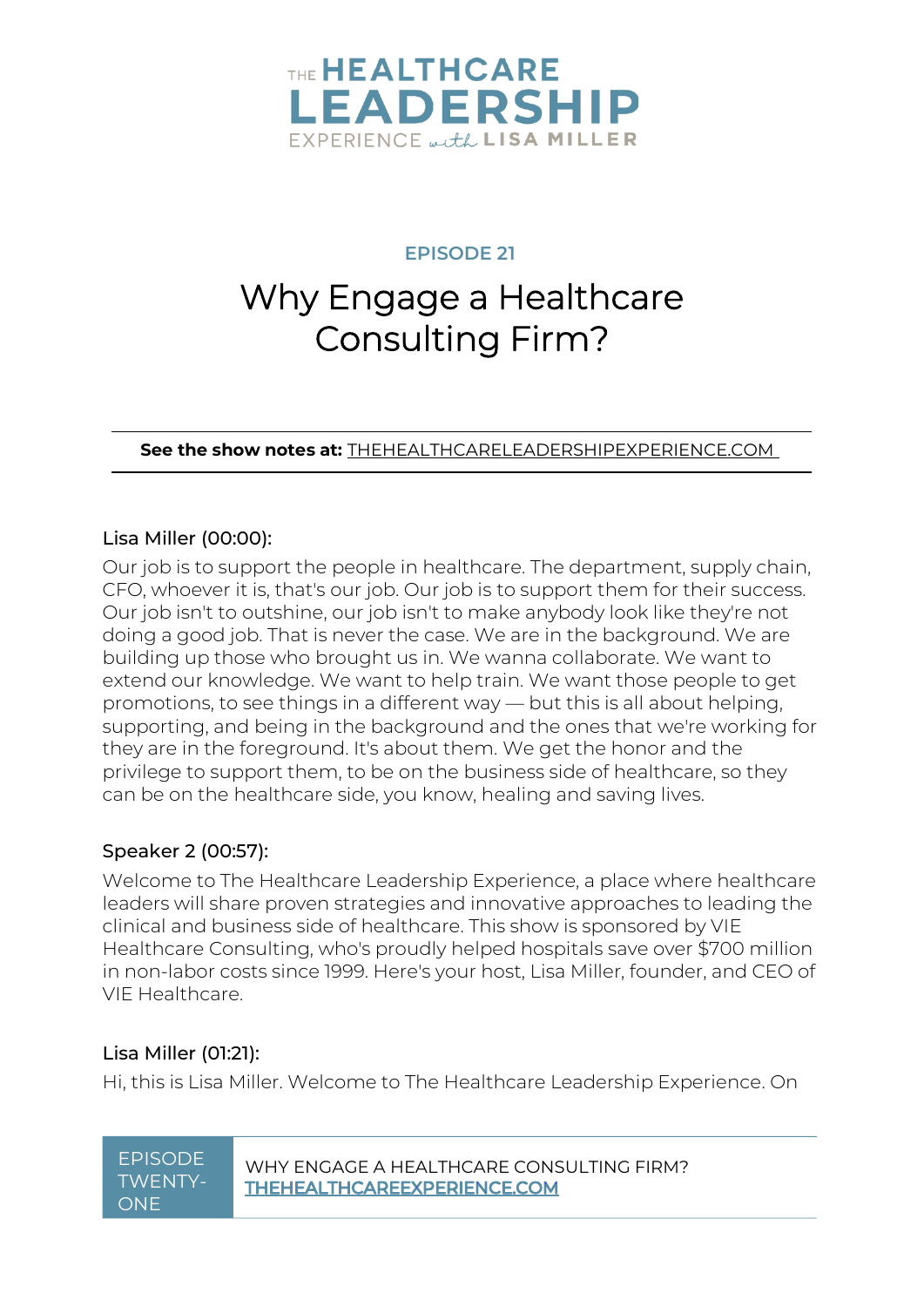

today's episode we are going to be discussing why engage a healthcare consulting firm. I'm joined with Lisa Larter, who is our producer. Welcome, Lisa, looking forward to this discussion.

#### Lisa Larter [\(01:40\)](https://www.rev.com/transcript-editor/Edit?token=d6SErGDxjTulf_0RZNYkWPMKXNhId5qM4h0OnUIe6hVmawmsBW8Rz54G0i6Dx2ZBHQOP-jc27w37JpX6P8ybF9wYuGo&loadFrom=DocumentDeeplink&ts=100.13):

Yeah, me too. I can't wait to hear what you have to say on this.

#### Lisa Miller [\(01:43\)](https://www.rev.com/transcript-editor/Edit?token=82376_cIRktyz5u7eNH4ivQAEy-emWegXjWMYZpjXGvMU7md0cDyAfbEV4X4Is6CGlt0GcbcPTMp8gBBjU91jzYVo4g&loadFrom=DocumentDeeplink&ts=103.33):

And we have Rich Dormer, who's VIE's COO, and Brian Covert, who's VIE's managing director joining us today. All three of us, as well as the team at VIE, we work on cost savings initiatives and margin improvement initiatives throughout the US. So welcome, Brian. Welcome, rich.

#### Brian Covert [\(02:06\)](https://www.rev.com/transcript-editor/Edit?token=3HZpIGDrlopSJIIF9X_uxhmsVwPjv5G0drfGH3RbC9cbosUe9huLqk8jyT-raFogdjHaXNeQ3T-7BWrB81Yl8qG8WuU&loadFrom=DocumentDeeplink&ts=126):

Thank you for having us.

#### Rich Dormer [\(02:06\)](https://www.rev.com/transcript-editor/Edit?token=UdxVWLWVuoW1lT3sWYOXESElVEF3XSDIuRUPT-KmU39e-kX5SY5WrHkP1tjecdER_pxb00zrk13FTL26yBXzLSM9pUY&loadFrom=DocumentDeeplink&ts=126.82):

Great. Thank you.

#### Lisa Miller [\(02:07\)](https://www.rev.com/transcript-editor/Edit?token=k8hA79736bMJmexMFnp3eVoKQztMSJttKWEYel6VnFiCrSw5j4K5FwXtspYFu1I0GUA-D33zkAsdk_S6Q4eoHrQkSr8&loadFrom=DocumentDeeplink&ts=127.89):

So we're going to jump right in. It's interesting because healthcare consulting firms have, I think, a good rap and a bad rap. So, I think the good rap is, is that we're able to support a hospital's initiatives. We're able to provide expertise, specialization, rapid deployment, you know, helping them fill a gap. There's all these reasons why it makes sense to bring a healthcare consulting firm into your organization. It's assessment, it's looking at a competitive analysis, you know, maybe there's a position that needs to be filled and it's- it's temporary to bring somebody, a group of people in there's a merger and acquisition. There's all these reasons why you'd bring a health care consulting for a minute. It makes really good sense.

And the bad rap is sometimes the consulting firms give you big binders, talk to your employees, and then put those ideas in the binder. They don't implement, they take too long, they're not results-focused. And so there's the bad side, right? So today we kind of want to talk about why you should bring in a health care consulting firm — when it makes sense, and you know, what

# TWENTY-ONE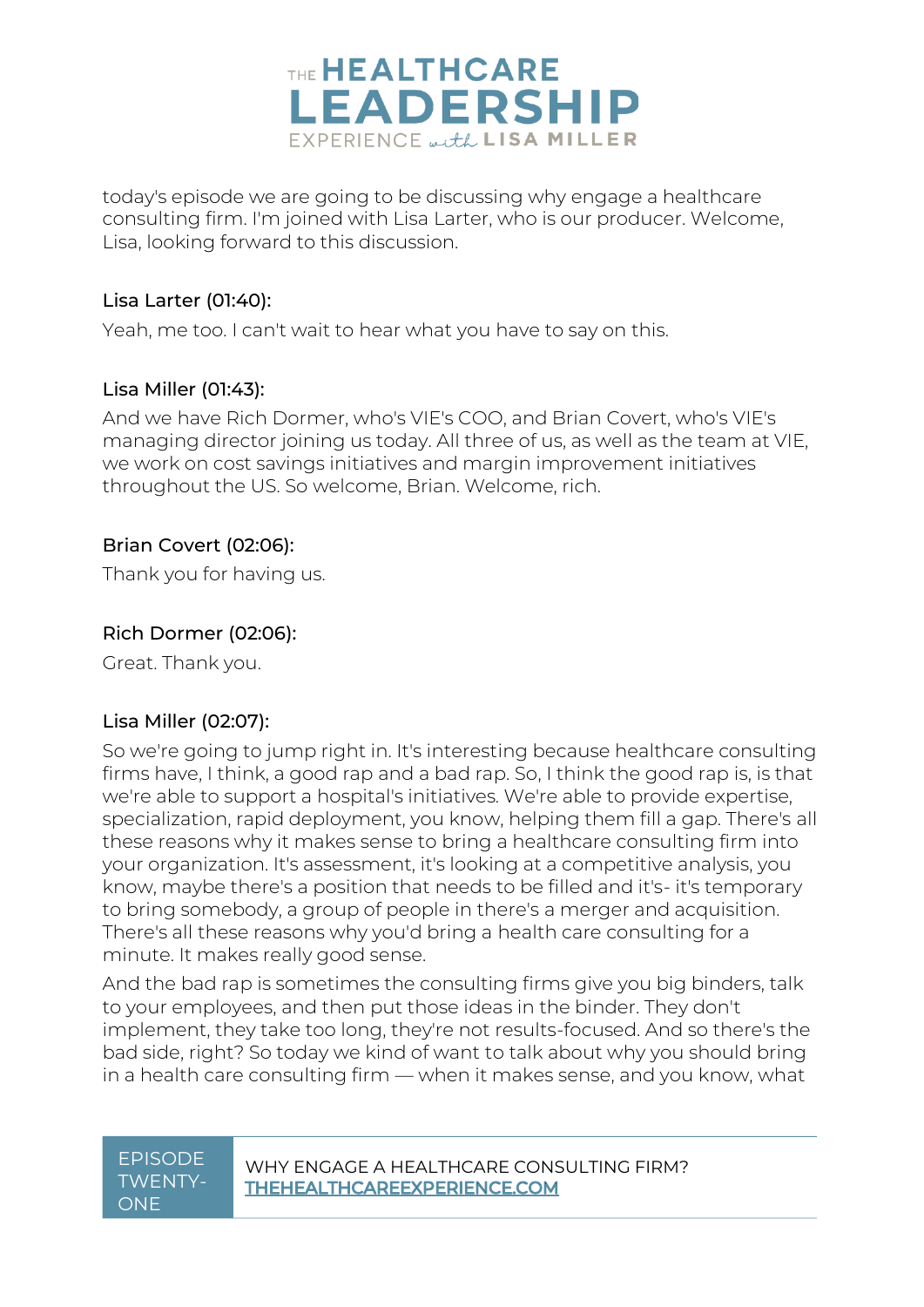

things to look out for, you know, how to approach some different scenarios, and just have a really good discussion. So Lisa, I don't know if you have any questions as we start this podcast?

#### Lisa Larter [\(03:31\)](https://www.rev.com/transcript-editor/Edit?token=AAm96bRG11sMxkQh0gYOpMYamkBdtgfBwdSdtO_CIBIrKr5mUKtKonkwVPRzaxvjY26MTMYLuzLLoV4l9VA_7mLD9hA&loadFrom=DocumentDeeplink&ts=211.23):

No, I'm just curious. I mean, when I think about a healthcare consulting firm, the first thing that comes to my mind are the big guys. And I know there's a really big difference between the big guys and a small boutique consulting firm like yours. So I'd love to even hear a little bit from you on the competitive advantage that a smaller specialized firm can provide.

#### Lisa Miller [\(03:56\)](https://www.rev.com/transcript-editor/Edit?token=jcYDbVDyBSAkGMzKj9LbbBA0V7__Q9BIdi9m1QUHajw9CKQCt5YLTW0z_9bNiiEKDdbr_I2a9Gxz_MkGvNoP8smz2ss&loadFrom=DocumentDeeplink&ts=236.82):

That is such a great question (laughs) and I will talk through that, because, you know, it's something that we deal with as a small firm, and I've often had conversations with our clients about it. So, you know, there's brand recognition. I think someone famously said, I'll never get fired for, you know, if you bring McKinsey in. Right? And so I think there's this brand recognition when it comes to the board or the C-suite that they can't get in too much trouble if they're bringing in those big names, you know, whether it's Accenture, Deloitte, whoever that may be, because that brand name kind of establishes, okay, well, you know, they're known in the industry and I brought them in and they didn't do anything so, or they did, or whatever the case may be. So, you know, I did what everybody else is kind of doing.

And listen, there's a lot of great, consulting that's going on with the bigger firms, they're just different. And so what we hear from our clients is, is that, you know, you're speaking to decision makers. You know, myself, Rich, and those who are operational, who run the company, we're able to pivot, we're able to be flexible. And I think that's really important because, you know, we're able to offer a customized approach. We won't have to say, let me go back and talk to a partner and wait two or three weeks. And here's the binder you've got to go through in this order. You know, we're able to be more innovative. And I think that's the advantage. Plus, we're not a generalist company. We're highly specialized. We focus on margin improvement, and we have this incredible subset specialty around non-labor costs. And so, because we have this expertise, a lot of those companies have come to us to kind of help them, which is, you know, it's just kind of interesting over the years. And I, you know-

# TWENTY-**ONE**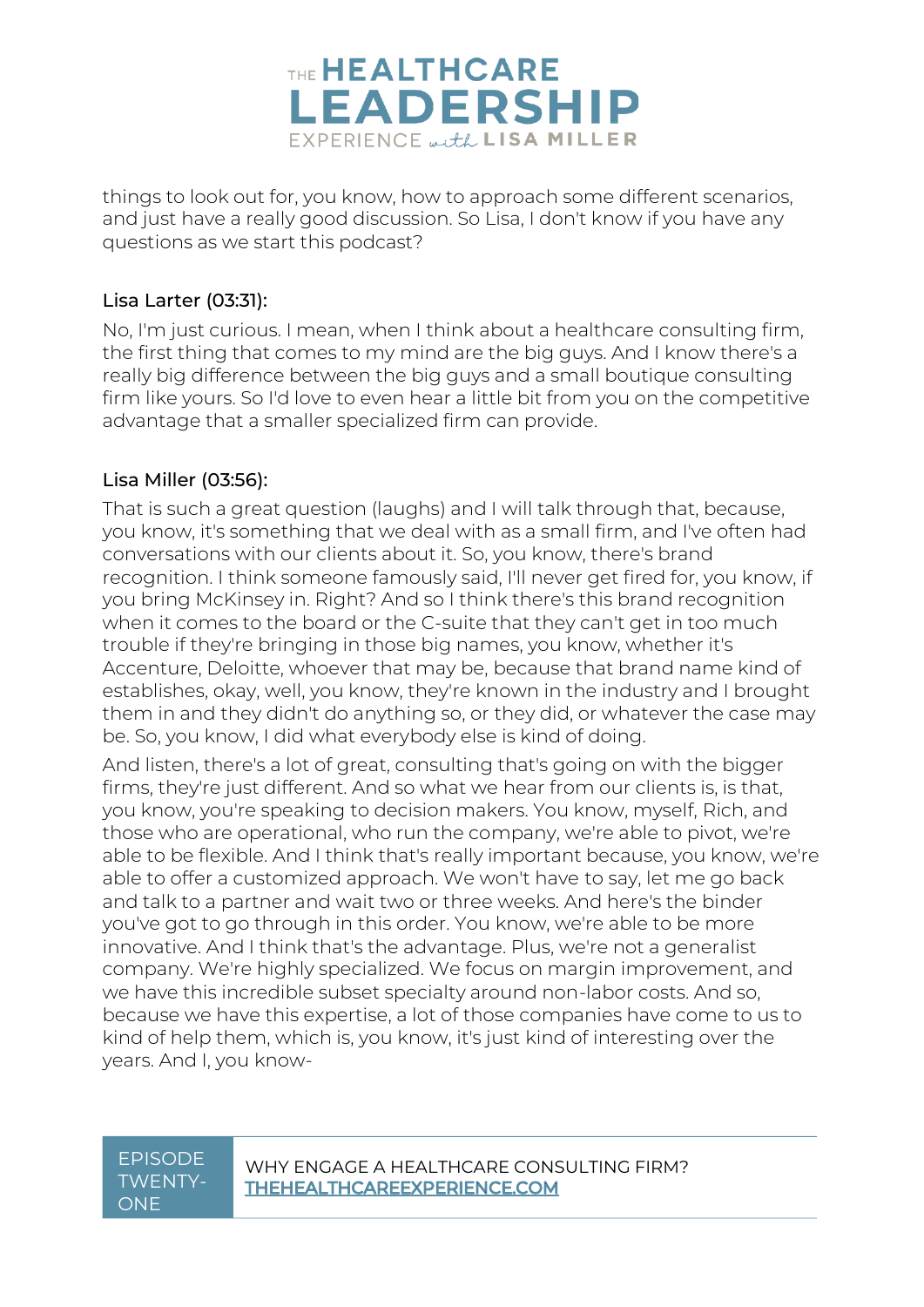

Lisa Larter [\(05:47\)](https://www.rev.com/transcript-editor/Edit?token=M9jj0lkv9R9jQJ0Tv6dWTLtpzFPnUIwIAzOB6KBYBmxI_XAO5vSk4s07n4R-fDioDGUihq9u-Wrs0c1ykR9dNDpuNqQ&loadFrom=DocumentDeeplink&ts=347.6): Can I stop you for one second?

### Lisa Miller [\(05:48\)](https://www.rev.com/transcript-editor/Edit?token=vgvhHCzDLyR557ADV-DxRhLISmZkJyazmlX9fInhLzE1EwJ8e5TjReZsoZjFHa_Sgatp9C-mivvnEkhLOlUZnohY-GA&loadFrom=DocumentDeeplink&ts=348.92):

Yeah, yeah.

#### Lisa Larter [\(05:49\)](https://www.rev.com/transcript-editor/Edit?token=ht_K1dGi3KkgapM3nHqnH2f5h6ribbEky8g54av-4QRk9bfqCj1bMJQHXUJXTY7CY04Wug5VJoOGrFwm2goZqNjfwzY&loadFrom=DocumentDeeplink&ts=349.66):

Are you saying the big guys actually outsource to specialized firms like yours because they don't have enough of the in-depth expertise?

#### Lisa Miller [\(05:58\)](https://www.rev.com/transcript-editor/Edit?token=EvmW1LL-_-ZsUGgq_14FfUIyZff4OLI5xCJaqDOSa0uZt8o3CVpDc06Nk0kvAbZJ_sbI6Qxvwc0b3wrmkwFHhfvxHrg&loadFrom=DocumentDeeplink&ts=358.26):

Yes. That happens more than most people realize (laughs).

#### Lisa Larter [\(06:02\)](https://www.rev.com/transcript-editor/Edit?token=4LlA4A5iE0KBbhrrE7XEroruAAIt7S9qxTDqhh7a7Z_Wiy028-ZBDC_1N5rEoo7ohgYaDXiNjnZARiMWfWdLGTx0wzU&loadFrom=DocumentDeeplink&ts=362.3):

Wow. And so essentially, a hospital that, I mean, you just talked about planning your 2020 cost savings pipeline in your last episode. So if a hospital is really looking at managing costs, they need to be cognizant that if a bigger firm is outsourcing to a smaller firm like yours, they're marking those costs up.

#### Lisa Miller [\(06:23\)](https://www.rev.com/transcript-editor/Edit?token=L4_yyhkKtwf4FUQ9UzZyOSDF1-aeBYjvOFjNp_j8UadxZSwsSs7lnBxjylh9LBkUbyTjgDfb22ROnGqvwn9DRmdK0yE&loadFrom=DocumentDeeplink&ts=383.17):

Absolutely. And they're only marking their costs up, which is a great point. They're bringing in a generalist, and usually the generalists are kind of piecemealing different aspects together of a really large project. And we've had some situations where the hospital has found out that we're the cost experts and, you know, we have gone through initiatives quickly and effectively, and they've been thrilled. And they've said, why didn't we hire you? Why do we hire X, Y, Z? So, and that speaks to the fact that they have brand awareness, you know, whether they have more marketing, or they're embedded in the hospital in some way shape or another, like GPOs are very much embedded in the hospital. So, you know, we really have to get that word out, us as this cost specialized firm that goes deeper than any other firm.

But there are other companies, there's companies that are phenomenal at strategy, that are not McKinsey. They're small boutique companies. They have their own IP and formulas and methods. They're easier to work with. You know, and I think that hospitals really should kind of take more of a look at

# TWENTY-ONE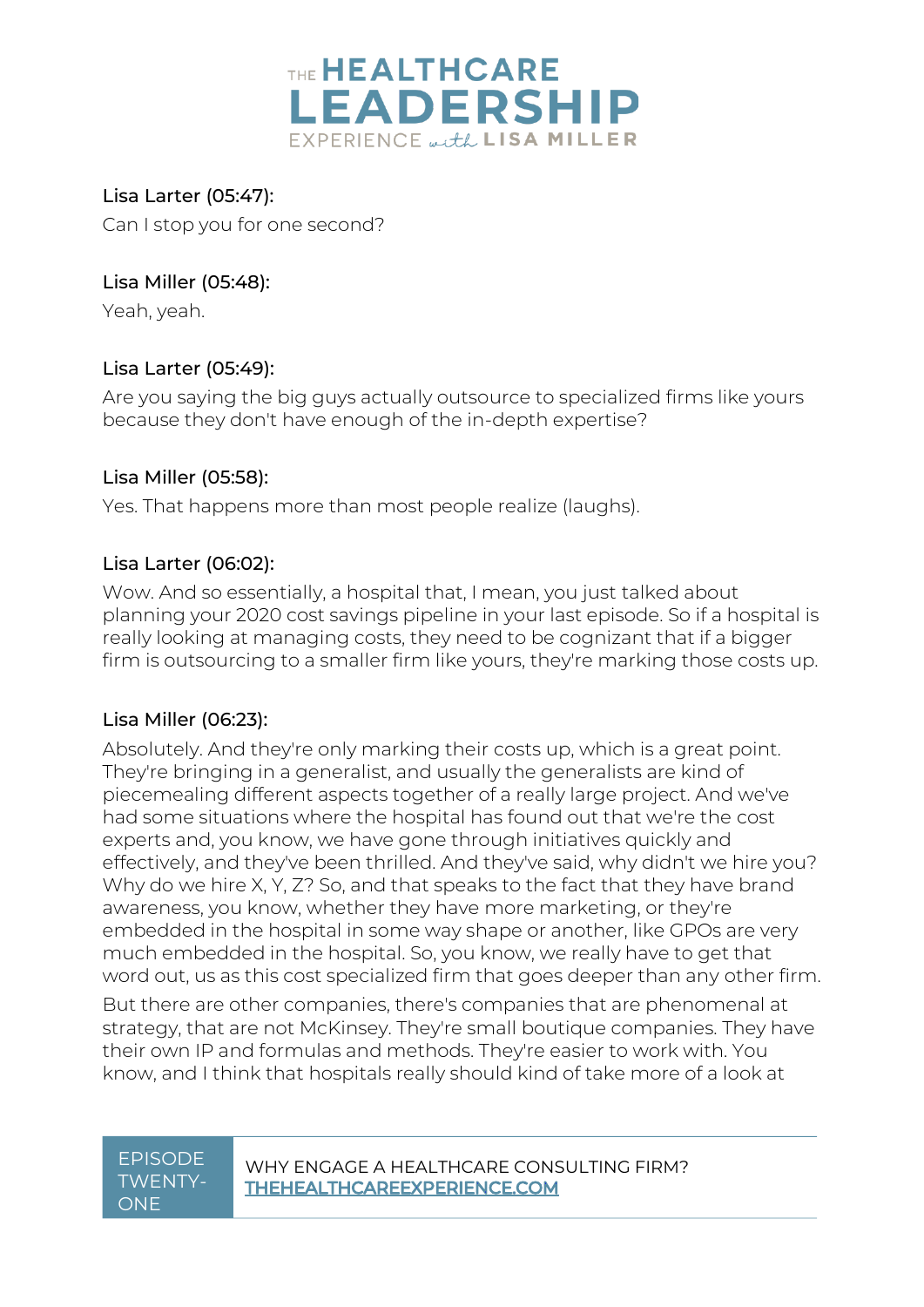

those smaller boutique companies. I find it concerning sometimes when, you know, the GPOs really are forcing all of the services to go through them. I had a CFO once tell me, you know, Lisa, I wonder how much innovation we lose, or how much we don't get from outside companies because we're buying everything through our GPO. Now that was, I didn't say that that was a CFO that said that because so many of their, some of their services and whether it was analytics consulting on the revenue cycle side, and it just is expanded, expanded, kept on coming through their GPO. She was wondering how much innovation or how much that they didn't get, because they didn't go to the marketplace. And you've got some of these phenomenal boutique consulting firms that offer highly specialized services. So-

#### Lisa Larter [\(08:29\)](https://www.rev.com/transcript-editor/Edit?token=8T9GkUcvV9-OBFfym5Ykcw5dOqXMPe-L6hd8sZ1aKqYLEozEw2503eREetD0q8jYrcYRM-hApS3wCjcWcYedeuhg2e4&loadFrom=DocumentDeeplink&ts=509.4):

It sounds to me like if you're looking for generalized support, then you're going to pay more for it. But the more specific you are on what you actually know you need, in terms of your cost saving strategy, the more specialized of a consulting firm you can get to help you reach those goals.

#### Lisa Miller [\(08:47\)](https://www.rev.com/transcript-editor/Edit?token=PJlWHesUg2y3eRzHkDD90SuLmwz_n0NgpkRASym8WbphEMbl_ygL4srwx2S_pR6ZXuitx5SgPUtNbzWduHYTdBG_SMo&loadFrom=DocumentDeeplink&ts=527.8):

Yeah, absolutely. I mean, in whenever you're looking for. Whether you're looking for expertise for specific IT integration, whether you're looking for revenue cycle consulting. I think that, you know, you want the Ferrari, you know, you want the best. You know, if you have an issue, a health issue, your GP is only going to get you so far, but it's that specialist that you want. It's the second opinion, the specialist, that takes you, you know, where you need to get to. So, Brian, I got a couple of questions for you. So, in your experience, what should a hospital expect their healthcare consulting firm to do? What are your thoughts?

#### Brian Covert [\(09:28\)](https://www.rev.com/transcript-editor/Edit?token=S23r7KSNn-5oRnMsQXiXO0bOCovdkB0fGdp6RtArJQZQzdjuvOLRATwRohBm3-sRC28HFcenjJegrqd1-0AJxF_PNZc&loadFrom=DocumentDeeplink&ts=568.46):

First of all, they should expect them to deliver cost savings, achieve and deliver actual cost savings. They should be getting perspective on what other successful organizations are doing, how they're accomplishing their goals. I think consulting companies should be identifying cost savings initiatives, and opportunities that the team hasn't considered yet, bringing new things to the table. One of the most important things that personally, I just think too, is that when you're working with a consulting company, they should be taking work

# TWENTY-ONE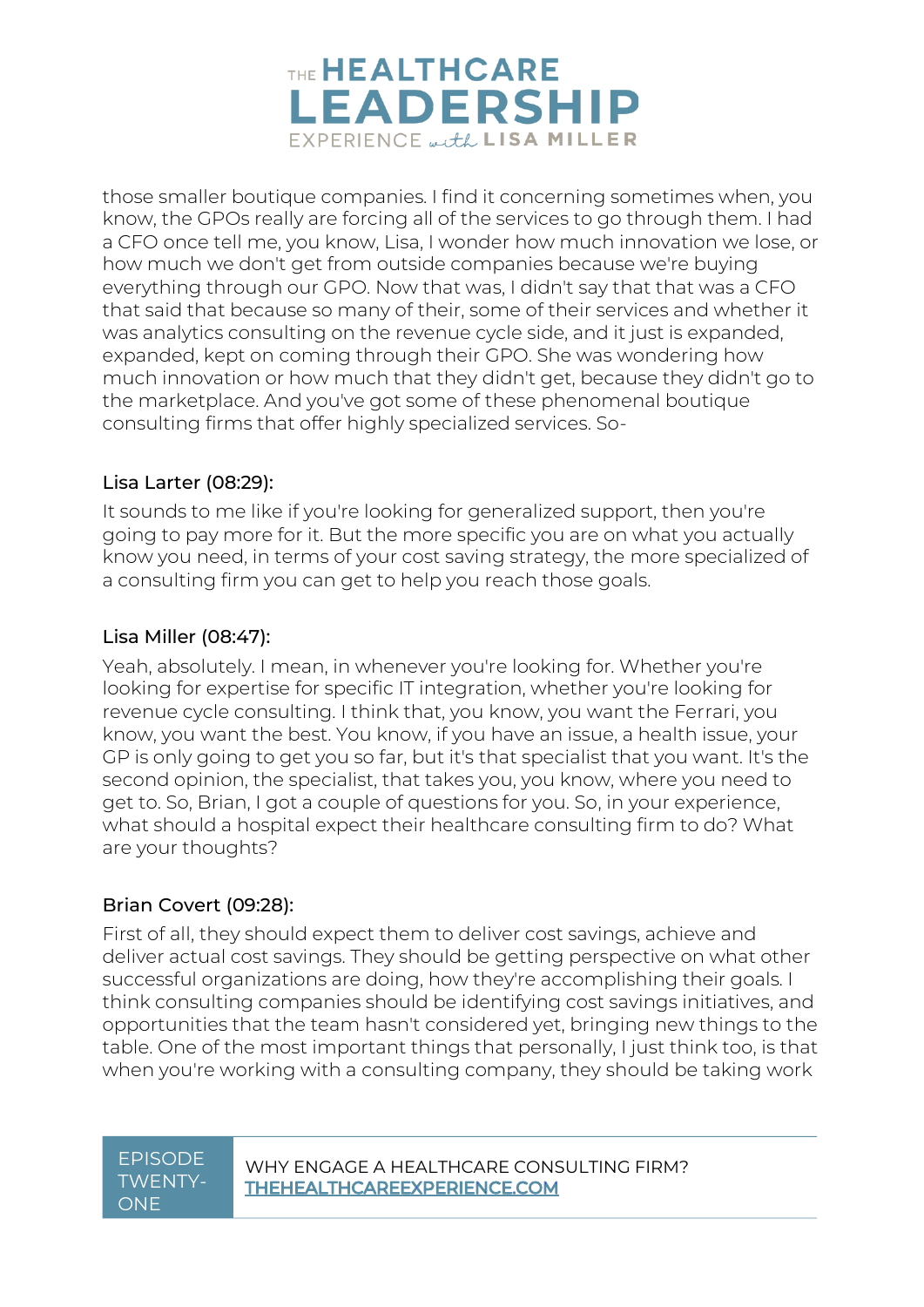

off the plate of your team. They shouldn't be-

### Lisa Miller [\(10:00\)](https://www.rev.com/transcript-editor/Edit?token=ok5Ml-6q8ro_T6c-tv5nfGc058tO3psZHLurY8fEMdojMMqZfSrhI5_R2pfX5JFfTEvtyrtNFtukqfAmLI7o247EWpw&loadFrom=DocumentDeeplink&ts=600.41):

That's a great point.

### Brian Covert [\(10:00\)](https://www.rev.com/transcript-editor/Edit?token=N3dcxH74dxkcL8LIVMnZ154oB6ZC8prYufMiEbKMT_iEzzJt9k33HFDQ0kcwR0hwDmY90CWdmZ1vhqA1t-lMi3SxcI8&loadFrom=DocumentDeeplink&ts=600.9):

... burying your team with demands for information, for reports, assigning them more tasks and their daily work. They should be taking work off of their plate and helping you achieve more. And- and that's really the mark of like a successful engagement to me.

#### Lisa Miller [\(10:14\)](https://www.rev.com/transcript-editor/Edit?token=2Tk7HMV_UJwXQ5M1P9-HDHTyjp2AP6ksTXbfayTSjMKp_jLZKU-COwYUelkLoIrpkvFhxQTIFhQVw2RGFcbH1rFLh9Y&loadFrom=DocumentDeeplink&ts=614.16):

Yeah, that's a great point. Um, it's funny because sometimes we've seen the data requests from other firms, and I look at the data requests, I'm like, wow, that's going to take like three people to do on the hospital side. Like they just don't make it easy to work with them. That's why we always say, we're going to make it easy to work with you, you know. And we built our entire model around let's make it easy to do business with each other and take work off. It's a great point, Brian. Thank you.

Rich. How about you? So you know, what kind of outcomes should hospitals expect?

## Rich Dormer [\(10:48\)](https://www.rev.com/transcript-editor/Edit?token=tWbCug9Jzk5dR_76BfiqiK2yRWMaekphO18a3JXWrtl9z_Ml8P0bqIDyoFudPxRmcia76oc653EcniXAWpD8a3LoaN0&loadFrom=DocumentDeeplink&ts=648.98):

The biggest thing I see is that there's, in my mind, there's three levels of consultants. So for, to get the outcome, you have to know what you want. So first and foremost, what's your problem? So, the first level of consulting is, I have a problem, I know specifically what the problem is, and I need to go find somebody. So this is a, let's say an RFP for food and nutrition services or an OR assessment. This is a very commoditized space. So when you go out, you get resumes, you get the proposals, and then you pick the best one.

Then you have a second layer of consultant. Now this one's a little bit more challenging, this is where you start to get in some of the bigger companies. And we do all this as well. It's identifying opportunities. So this is where that second layer of consultants are. And you know, there's less of these than there are of those general consultants for specific problems. But this is where Lisa said, you know, a lot of times you'll get a big binder, right? So you'll have data.

# TWENTY-ONE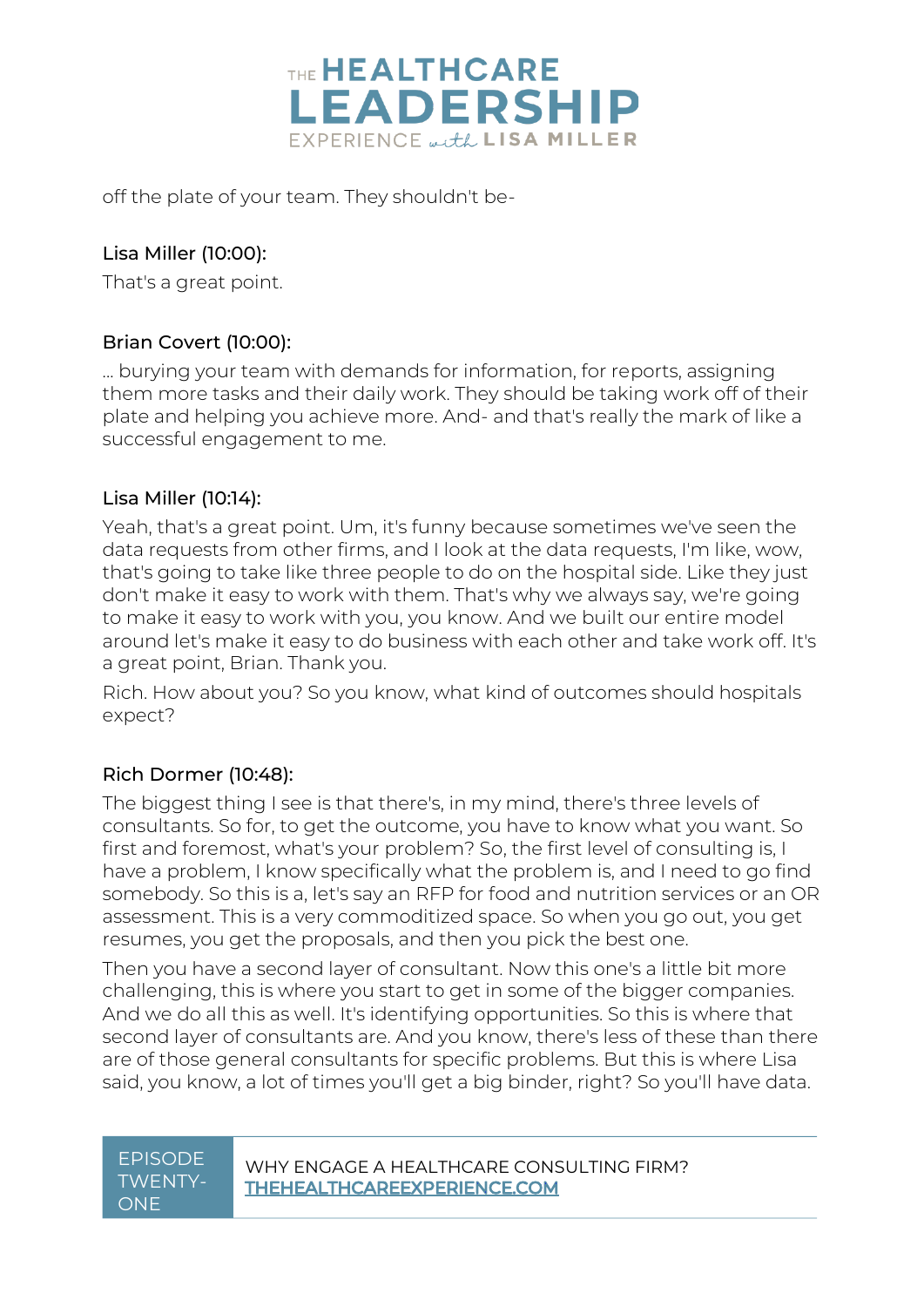

It will give you direction. You can use it for your team, but really what's the value? I mean, sometimes the value is good, sometimes it's not, right?

So that goes to this third level, the top of the pyramid consultants, which is, again, there's a problem. I don't know what the problem is, I just need to identify it, but you might not have the team or the resources or the expertise to implement. And I think that's the biggest area that when you're looking for a consultant, you have to understand, am I getting something or do I just need one specific problem? Do I just need to find some opportunities for my team? Or do I need to find some opportunities as well as get some implementation? Because, you know, that- the top layer is where the biggest opportunities lie, right? We've talked about the highly-specialized expertise, implementation is the hardest part. You know, everyone can come in and say, "hey, you can get 10% off this", but then they say, "okay, do it for me", and most groups can't do it,

#### Lisa Miller [\(12:30\)](https://www.rev.com/transcript-editor/Edit?token=Q5Tu5XUwi7EPl5lcRV86VHMhEBNHHrQUsP-12IDLYNUY-yzvrkqE9BiUn_J07lRuwHWpy31vo8HuolhrQcFbhtGEolY&loadFrom=DocumentDeeplink&ts=750.96):

I think it's a great point. Not only can most groups can't do it, that you know, even sometimes we, because hospitals sometimes don't want consultants. They want a benchmarking resource, or they want a tool. And then the tool says something, then it can't be done. And you know, it's easy to put numbers in a dashboard or in a report and kind of say, this is what needs to be done, versus getting it done. I mean, that's a big difference. Whether it's cost savings, revenue improvements, anything. Implementation is the hardest part. The binder is the easiest.

#### Rich Dormer [\(13:07\)](https://www.rev.com/transcript-editor/Edit?token=cKr3Zv5XxHHCtV5K2yt88dLUyXq_-x_ABH1uENOcOVZWWNoB-fPgiL2PBcuqF6w4DAaPoIScJo7nON7CVrn7oqXQx9c&loadFrom=DocumentDeeplink&ts=787):

Right. So let's say we're working with a client. They say, oh, we just need an assessment. So we get brought in by clients and they say, we need a purchase services assessment or PPI assessment, we'll come in and we'll find opportunities for them, and then we'll give them, you know, the report, and then we'll support anything they need, any background. But that information that we provide them would be the same exact that we would use in this top layer, which is negotiation. So we're not going to give our clients anything that we wouldn't sit in front of somebody in hand.

You know, because everyone's been in this situation where, you know, there's a benchmark out there, no one knows where it came from. Then you go to the vendor, and they basically laugh at you because no one in the world hadeven has that. It was like a mistake in the data. So we don't do that. We look at

# TWENTY-ONE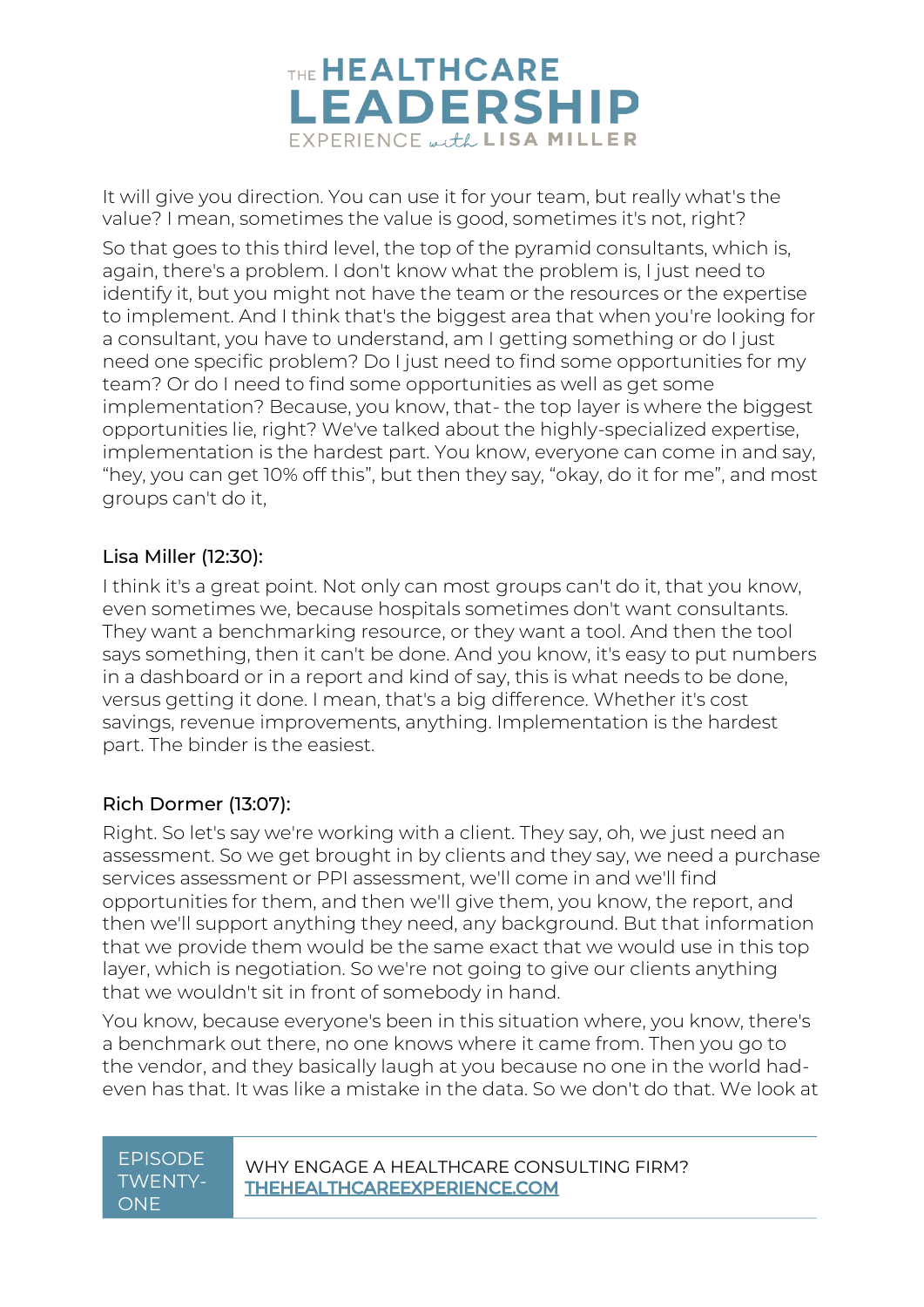

what we've accomplished. We know where the market is, and we'll put those reports together, so when you go to negotiate, you have the knowledge that, you know, this is supportable. And then you turn to us and say, we need you to do it. We would use the same exact information.

#### Lisa Miller [\(13:59\)](https://www.rev.com/transcript-editor/Edit?token=KfLK1sWTJEmL--uhSWolPra6OH8GHSWQntae0yRujQAXu6xH6Dmq6M8knqaB-oGZBIO_vHauwttz9aGMKi8TrfrMmZQ&loadFrom=DocumentDeeplink&ts=839.29):

So- so can I just talk to you about that a moment? I like this conversation because we sat on a, it was a publicly available webinar with a couple of our competitors. And actually, the three of us were watching the webinar. And one of the people leading were talking about a purchased services, um, benchmarking, and they were graphing out coding. And they graphed out coding to a higher dollar and a lower dollar value that they identified in a hospital spend. And this person was showing that the higher dollar was undisciplined spend. And- and because they showed the price point, I remember clearly Brian goes, that's an undisciplined spend. That's because they're insourcing and outsourcing. Can you talk about that for a minute?

#### Brian Covert [\(14:55\)](https://www.rev.com/transcript-editor/Edit?token=G7_oIZObwh9NhLLwfJGXwQRE19se40duGFIOhCo9Ai6yjeyFL_lRfO0f3aOxeNKP2UKoLPBQY2PUv6VHjg2bASR56gk&loadFrom=DocumentDeeplink&ts=895.89):

Yeah. I mean, this company clearly had a great tool to aggregate and to visualize and look at this data, but what they were missing was just an understanding of the context of that data. Because if you've negotiated agreements for coding, you know that there's distinct markets, there's onshore versus offshore. So you're hiring somebody who's based in the USA, a company they're working the same hours as you, there's no language barrier, they understand the US healthcare market. It's one rate. And if you're hiring somebody from another country, we see these companies that are based in Ireland, that's a different rate. Or a company that's based in India, or even another country, it's a much lower rate. So what they were actually looking at was the just two distinct market rates that exist for onshore and offshore coding, but they weren't interpreting it that way. They're interpreting it as a pricing opportunity. Undisciplined pricing.

#### Lisa Miller [\(15:49\)](https://www.rev.com/transcript-editor/Edit?token=aTLqdpD1tFhjroKpkb7feP6-0thBFE9XfhWsyUfmmfsWfENwIOcH6STatmV1HD1uEzihTaEyKdAz9SoEYvBVVhExC_A&loadFrom=DocumentDeeplink&ts=949.4):

Yeah, un- undisciplined pricing is what they identified, right? Pricing opportunity.

# TWENTY-ONE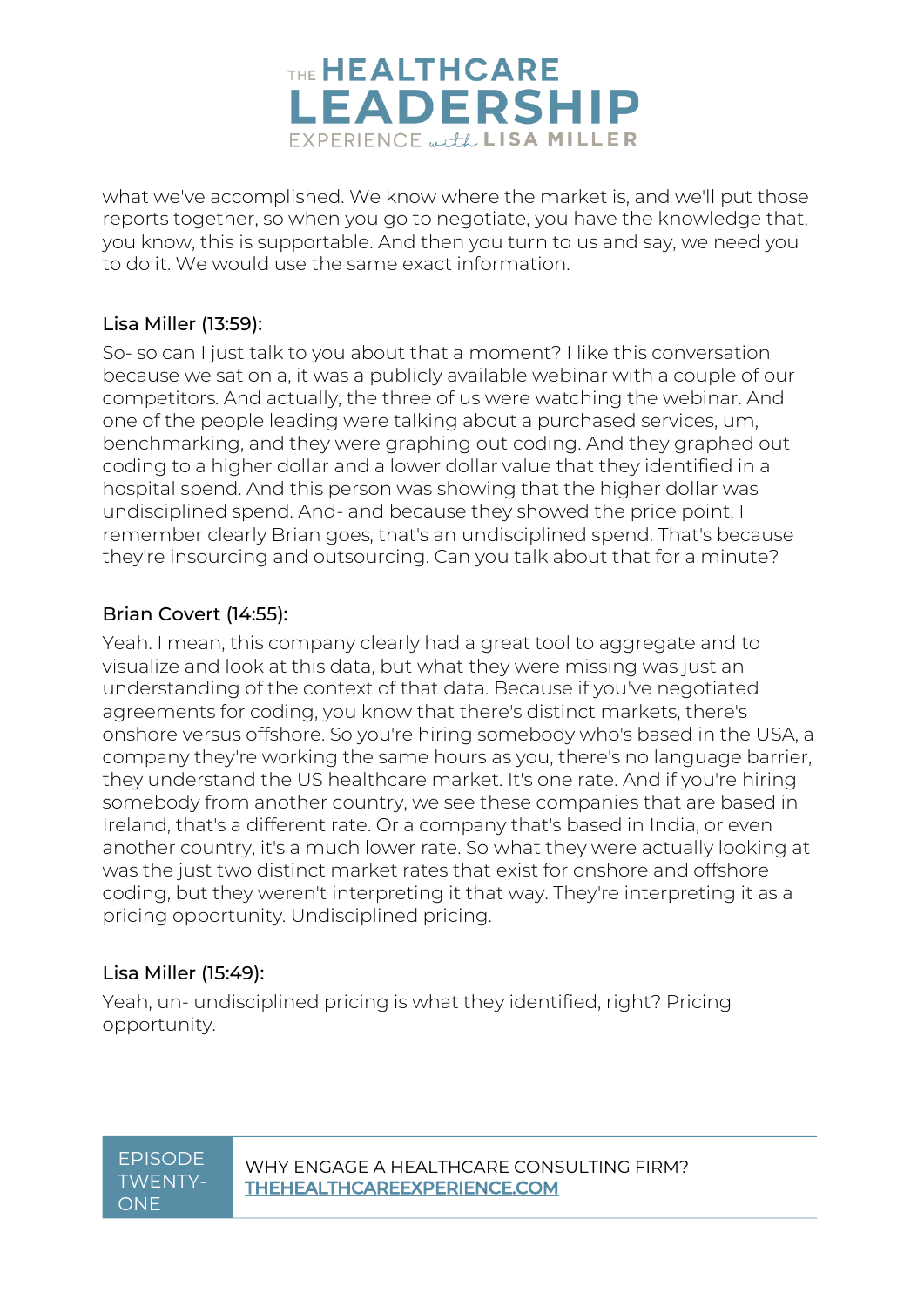

### Rich Dormer [\(15:52\)](https://www.rev.com/transcript-editor/Edit?token=jxOGOQx7oKXUxm5t2YccBzE1JuUXoFcgrHx5tIYTnwzWbAPXjW0uiERddF5-sfjXJ5d-mQPqmbGIhCV9Adpp_0Ud1Hk&loadFrom=DocumentDeeplink&ts=952.16):

A recent example, we're working with a large health system, and within the health system, they had one provider for sleep studies. So when we were looking at the data, we looked at it and said, what's their current rate at one location, and why is this other location \$200 less per multilevel sleep study? You know, and- and if you- if you don't know, if you don't have the expertise and the background of reviewing these contracts, you wouldn't ask that question. You'd be like, oh, look, this is a better price point, let's just go to the best pricing and that's our benchmark. But there was some questions around, and we kept asking questions, question.

And finally, even though the contract didn't state it, when we finally got the end users to go through it, and she said, well, that's because we use our own staff. So there was a secondary rate that was not part of the rest of the health system, because that location used their own staff. Therefore it was less expensive. But if you're just looking at the data and you don't understand what the data's telling you, where you don't question where some of this might be a problem, then that's where it leads to the binder showing a \$200,000 opportunity because of the one price point. Yet at the end of the day, it's probably more like a \$10,000 opportunity.

#### Lisa Miller [\(16:59\)](https://www.rev.com/transcript-editor/Edit?token=tVdRQq2HkOGPB661NvzZXO-0kqKhhOW9VVOI8s3TLjsQwSrmN7IRcSOAFJLZMQi1K4XyeEotpmLr66rVF210wdBvrqA&loadFrom=DocumentDeeplink&ts=1019.67):

Yeah. And we see a lot of that. And I think ultimately that's the frustration, I think, around bringing in a consulting firm, because I think there have been assumptions or they've been- some people have been made to, you know, maybe not look good or, you know, there've been bad recommendations. And now someone in supply chain or department has to go to the CFO and say, no, that's actually not right. You know, both cases that Rich and Brian talked about, we have two different ways that we approach these situations for coding, and like rich mentioned as well, for a sleep studies.

## Rich Dormer [\(17:36\)](https://www.rev.com/transcript-editor/Edit?token=WLym5HrZfnZriXboICjDpxlM8bHByPdF9LZOFGp-ykXiQYiG52owC87ThXIHmAdLnDmMklJs1Tkoe7q590aC0Ahyqik&loadFrom=DocumentDeeplink&ts=1056.27):

One other piece to the, you know, your question, as far as trying to understand what expertise you want to be looking for, again, depending on what your needs are. Right? But if you're looking at really from a proposal or just presentation, you know, understanding where the consulting firms, former current client list, explanation of the services, you know, actual examples, you want to see that they've had the ability to do these things. To not only, you know, say it, but I'll show the examples. They have multiple

# TWENTY-ONE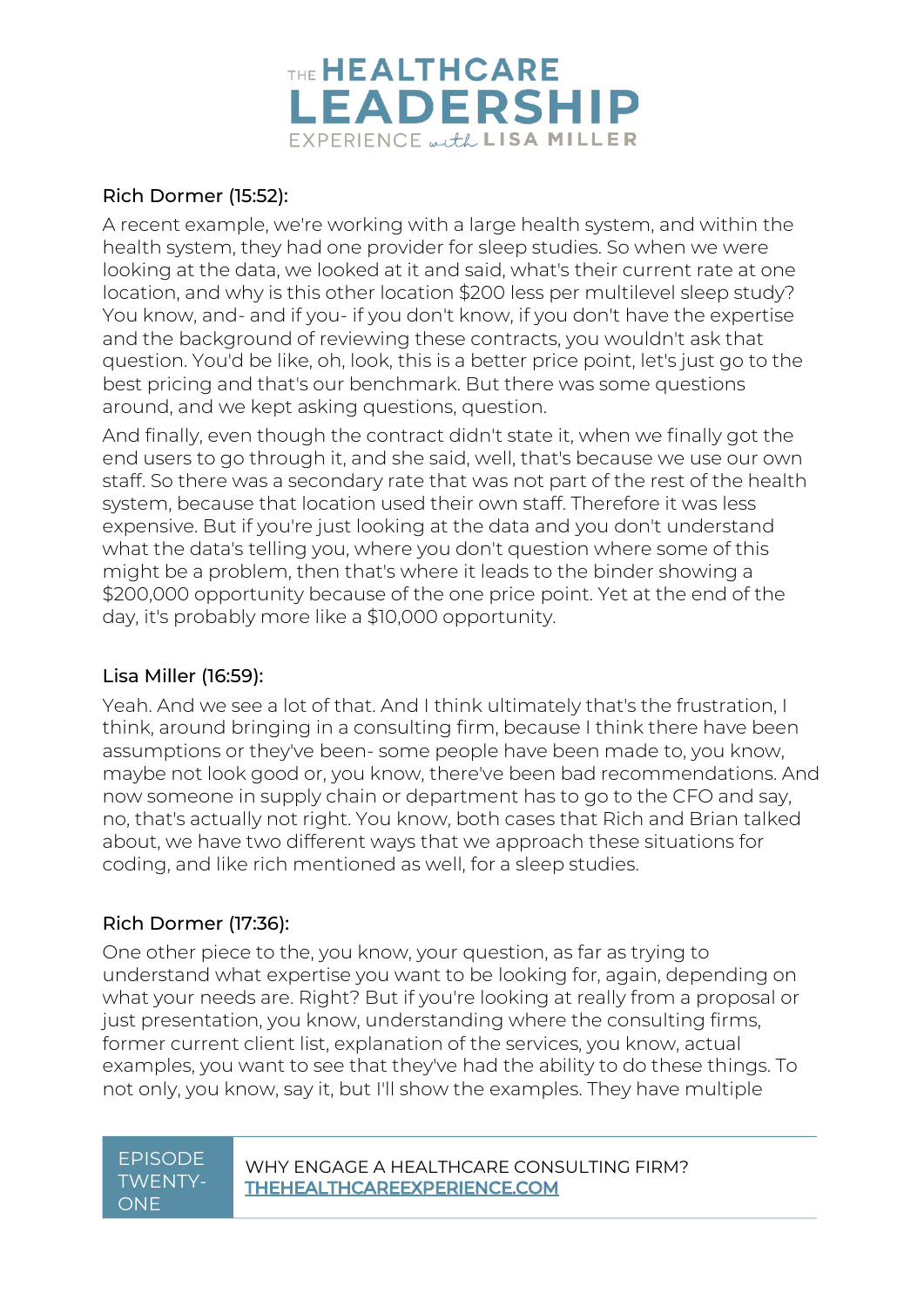

examples from different classes, from clinical purchased services to support service, finance, IT, administration.

### Lisa Miller [\(18:15\)](https://www.rev.com/transcript-editor/Edit?token=aQ8wENNzjH33U7oi6hs9hnUw8gQOebTwk9chp08TFhHrIm9xFoSyLv7JM2E0A6M3ysxsOgGphtQCdUDljL7si5EBCEI&loadFrom=DocumentDeeplink&ts=1095.82):

Right, because you don't want to bring in six different companies to deal with the purchased services. You'd like to bring in one, you know, it doesn't miss anything. We're not looking at the same time.

### Rich Dormer [\(18:20\)](https://www.rev.com/transcript-editor/Edit?token=2pIyQpWpa8QNb-RqgFQ_kKNsIxdiJSmFCAqQKEZWwu7ZcG0KLx6lLHpIbEOA9ms4skTkRl9gYr1F7h7Dq4B-Y6BYXoo&loadFrom=DocumentDeeplink&ts=1100.76):

Right. And it's important to understand their processes. What is- how did they get to this, what systems are they using? Like Brian mentioned before, you know, what resources is it going to take on, you know, your end when you're evaluating these consulting firms, right? And then how did they, how are they successful in a similar situation? You know, is it one specific project? Is it, again, working with multiple and trying to identify and then implement? You know, and really what a big piece is, who are their people? Like, who's going to be your account?

I mean, we've had a lot of situations where you have someone that this is the front person for sales and marketing, and then all of a sudden this whole other group comes in and you had no relationship with. So who's going to be the person that, you know, is going to be the front of the organization? Who's going to be the one that you can call, you know, at 6 o'clock at night to say, I have a problem, right? Or 7 in the morning on a Tuesday, like I got a problem. right? So these are the ones you have to understand, like, is it going to be a big corporate one where they have a structure and you have to follow that structure? Or these more boutique companies that are nimble, that customizable, that are flexible to client's needs.

#### Lisa Miller [\(19:23\)](https://www.rev.com/transcript-editor/Edit?token=EHiVLDuFN1Iij1qx4VS5U5oEj3jvNDHxyv7SHQ3CExe1xsUSZqLijT8uww9R3pmpNz4fwtfNRyljxGs-ZeUUrYBY1c0&loadFrom=DocumentDeeplink&ts=1163.53):

Yeah, I agree. Brian, what red flags should people look out for?

## Brian Covert [\(19:27\)](https://www.rev.com/transcript-editor/Edit?token=unD5RcSb6VysSScaCBiy2Iga_Yfe3wrR5MJZNrQcho906PU4ZYxak0yun39CMillslb4ftC5oZQJp-WoejYGcFDL_Rs&loadFrom=DocumentDeeplink&ts=1167.24):

I think we talked a lot today about getting results and achieving results. And I think initially one huge red flag would be that when you're contracting and you're hiring a consultant company, that they're not aligning themselves strategically and financially with the client. So the client success should be the

# TWENTY-ONE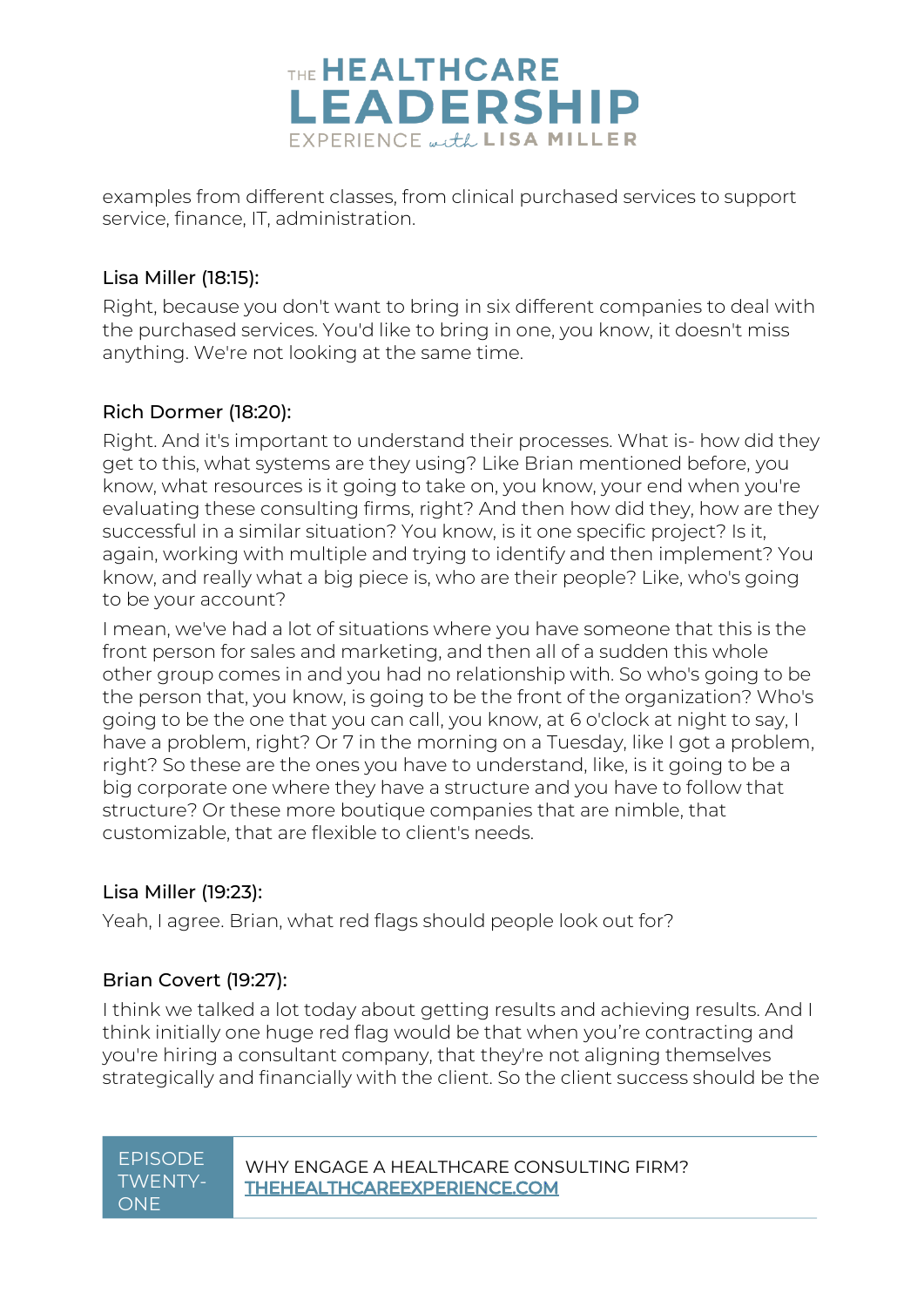

consulting company's success. And when we talk about that, we talk about, again, we mentioned companies that hand over the binder, companies that use technology or a tool, you know, to support their consulting activities, categorization. These are all fantastic tools, but how do they bridge that gap from the binder, from the categorization, to developing real initiatives, to achieving real results? And then how are you holding them accountable to that, so that you're both succeeding.

### Lisa Miller [\(20:13\)](https://www.rev.com/transcript-editor/Edit?token=tkrNI9idMchLMsV36_LTKsSm2G2s4RL50uRtT66PaGlf35a-s2a__8fl38R7zpnY96onT-2B7QlKSe6IFDzWt1D-m74&loadFrom=DocumentDeeplink&ts=1213.11):

Yeah. And I love that. And you know, the other feedback we get is we're collaborative and we train. So, our job is to support the people in healthcare, the department, supply chain, CFO, whoever it is, that's our job. Our job is to support them for their success. Our job isn't to outshine, our job isn't to make anybody look like they're not doing a good job. That is never the case. We are in the background. We are building up those who brought us in, you know, we want to collaborate. We want to extend our knowledge. We want to help train. We want those people to get promotions, to see things in a different way.

But this is all about helping, supporting, and being in the background, and the ones that we're working for, they are in the foreground. It's about them. We get the honor and the privilege to support them, to be on the business side of healthcare, so they can be on the healthcare side, you know, healing and, saving lives. And we're in the background. I think that's really important too.

Lisa, do you have any other questions or thoughts?

#### Lisa Larter [\(21:24\)](https://www.rev.com/transcript-editor/Edit?token=f4BoY-K-j1PkJFK0UWS84_kj_jfZySYta_DKuV4SdyLpR6xmrPzB_HMrd3wlMNcJ1jf54Fpvpxoc7gVE5jQ4NR5IW4E&loadFrom=DocumentDeeplink&ts=1284.42):

No. I- I think that everything that you guys have talked about is really great. I'd love for you to maybe wrap it up with the three things that you believe a consulting firm like VIE Healthcare can really do for hospitals when they engage a specialized firm.

#### Lisa Miller [\(21:46\)](https://www.rev.com/transcript-editor/Edit?token=yEwGG_ymi3xCJrQ_UexA-cxr0OmgTWfDXScoFNP8JGvv2Fazt10c0Tlel61ZdEuqbKIQ-Jv6ZRMVWX5zZAdjgU2oz6I&loadFrom=DocumentDeeplink&ts=1306.04):

Yeah, absolutely, Lisa. So there's three observable key client outcomes. And this is for anybody, you know, and on this podcast today, we kind of went in and out of, you know, what we do, also, you know, broadly, you know, what you can look for other firms or other initiatives you need. But in the broad

| <u>EPISODE</u> |
|----------------|
| TWFNTY-        |
| ONF            |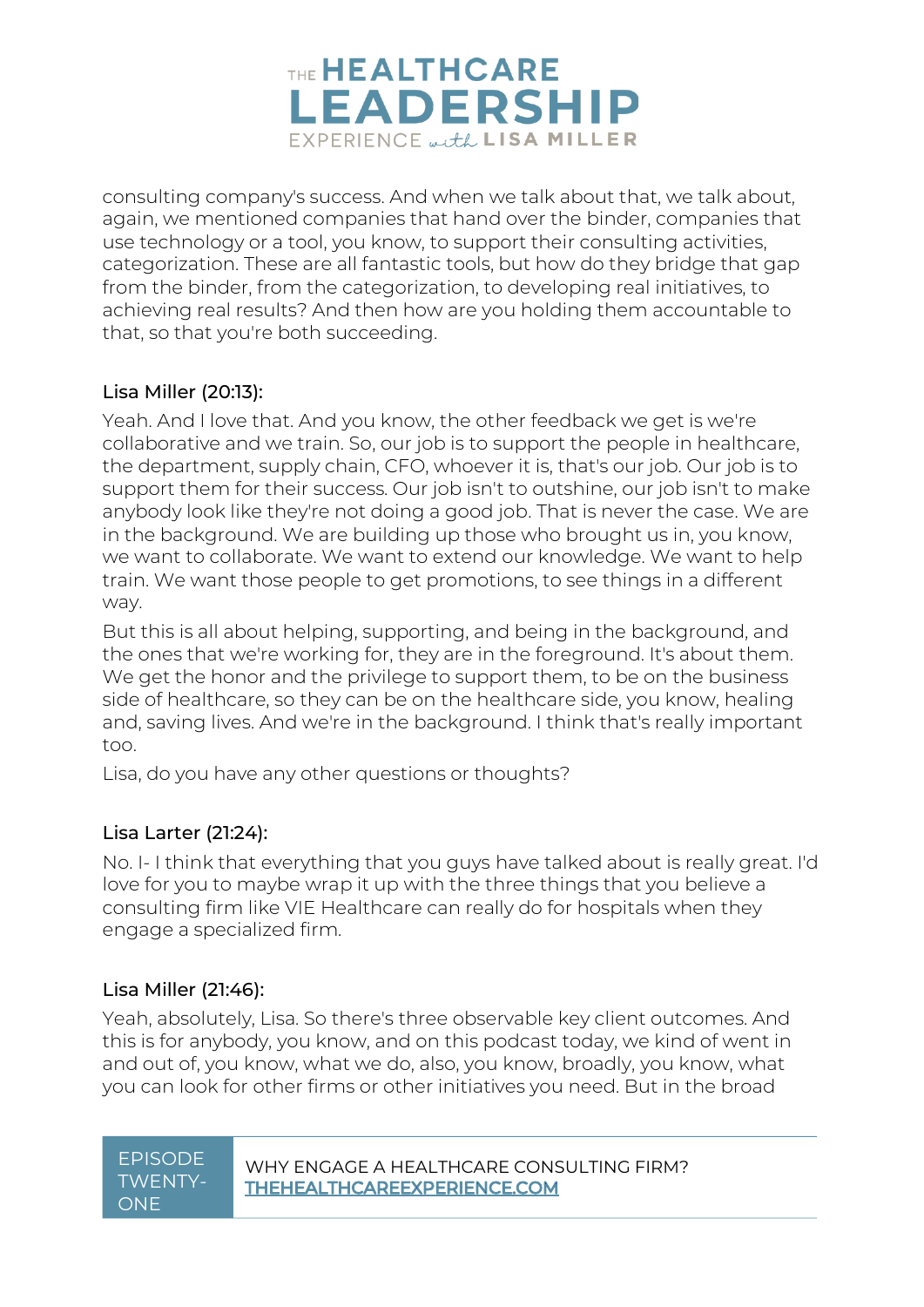

sense, there are three key client outcomes.

Number one, they have to give you financial clarity. And maybe is not always financial clarity, it could be no clarity around the initiative. But for the purpose of margin improvement, it's about giving financial clarity. How can we be sure we're uncovering all the margin improvement opportunities available to us? In the broader context, how are we sure that we are approaching this initiative from all different angles? We want to make sure we're not missing out on anything. So it's clarity. It's the initiative clarity in our context, it's financial clarity.

Number two is disciplined performance. How can we be confident about the decisions and execution on financial management across your organization? So whatever performance you're looking to achieve, it could be a merger and acquisition. It could be a new technology. You want disciplined performance, and that healthcare consulting firm should be able to bring that as a key outcome.

And number three, exceptional results. How will I know that we're getting there? Well, you always know that you're getting exceptional results because you're getting above market outcomes. You can get average outcomes or above market outcomes.

But again, there's three things a firm like VIE can do for hospitals. One, give you financial clarity. Two, disciplined performance. And number three, exceptional results. And in that context, you should be able to use those three to model whatever consulting firm that you're bringing in. Hold them to metrics, hold them to milestones. I'm a big believer in aligning performance and having a performance-based milestones. But I think those three areas are really importantly, Lisa, and it can be used in any context.

#### Lisa Larter [\(24:03\)](https://www.rev.com/transcript-editor/Edit?token=n2Y3TT5OyFlsWWuvN-72vcOHuKkfzBE6ALYV0ksTPj3f_wm8-8L87Ln2drcm3OWrjdGsr2EqaC5bhIHLkwzeLtTqKtk&loadFrom=DocumentDeeplink&ts=1443.67):

Awesome. Thanks, Lisa.

#### Lisa Miller [\(24:05\)](https://www.rev.com/transcript-editor/Edit?token=l4XGRDo5RJdYs-4cSJ7qzoFy0tdxyGljh3bG10I4rGkWwVnHZWsnXRr_S2XvAU-y50wsTxzIctXaFPXJAw2jfleVvbY&loadFrom=DocumentDeeplink&ts=1445.01):

So I welcome you to listen to our previous episode about creating a cost savings pipeline in 2022. It's episode number 20. And our next episode, which I am really excited about, is episode 22. It's out-negotiate your vendors. I think a big, big topic, because negotiation is tied to financial improvement. So Lisa, thank you for being on the show today, Brian and Rich, and everyone for listening. If you have any questions or if you have suggestions on shows, we'd

# TWENTY-ONE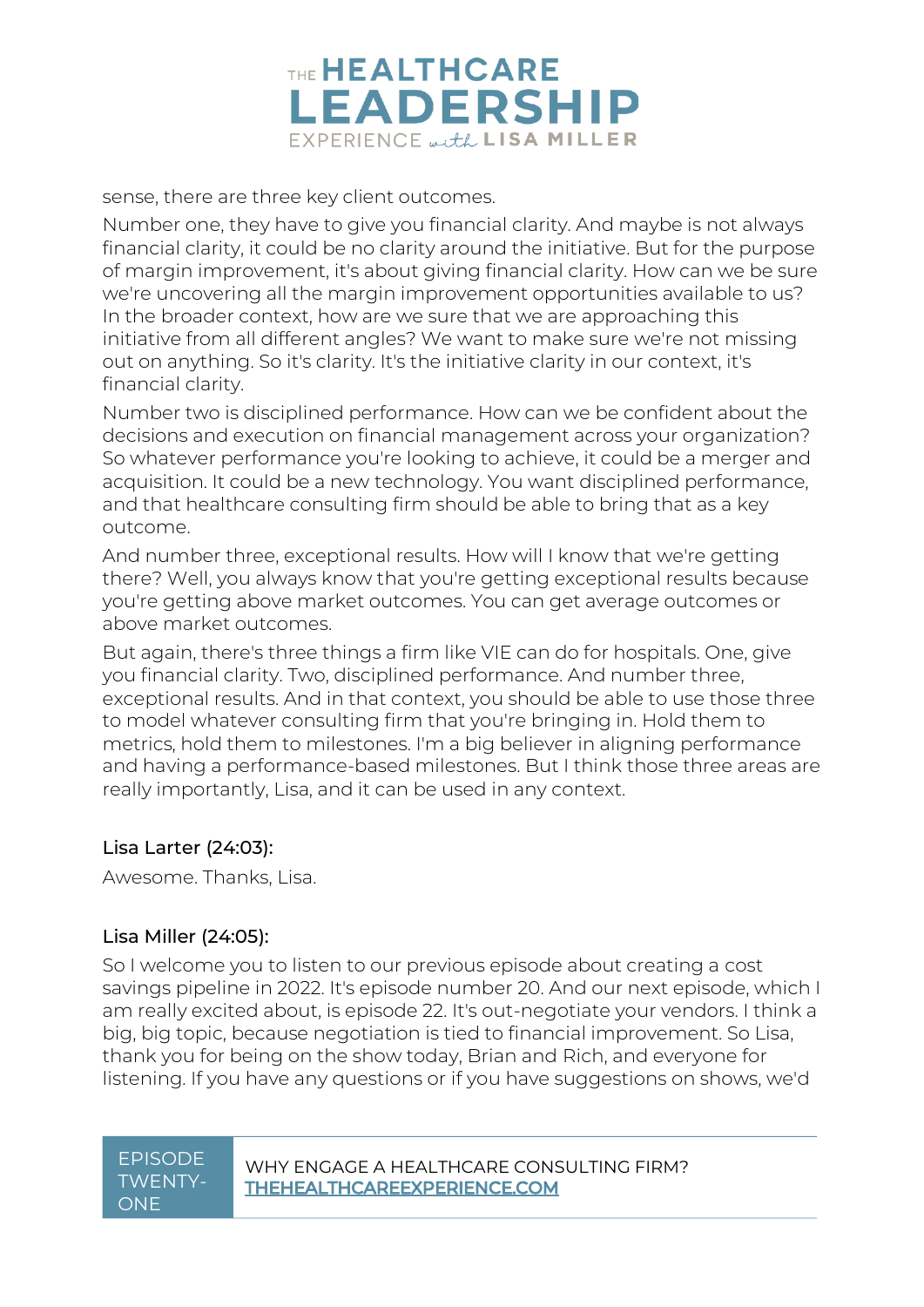

love to get those suggestions and add that to future podcasts. Thank you everyone.

#### Leah [\(24:46\)](https://www.rev.com/transcript-editor/Edit?token=YWXrO8WlsKsGTaM8FLMK68Av8uHTC--dSsFQgThjnR1rSq-tcN87nd96b1egQD64R3xUMfPjtaItsxYL2RWh4h5IfRk&loadFrom=DocumentDeeplink&ts=1486.73):

Hi, this is Leah. You are listening to my mom's podcast, the Healthcare Leadership Experience.

### Fernando [\(24:53\)](https://www.rev.com/transcript-editor/Edit?token=V0mLRZkJ26BuhufXaNS_rfTC0GOr0p6KitnmKUxJHG7hIEjUPGVy8JCiFAU26uPwifnfklnybM8mzxy6LgtFpi6wfzk&loadFrom=DocumentDeeplink&ts=1493.84):

Hi, this is Fernando. If you would like to speak with my mom, email her.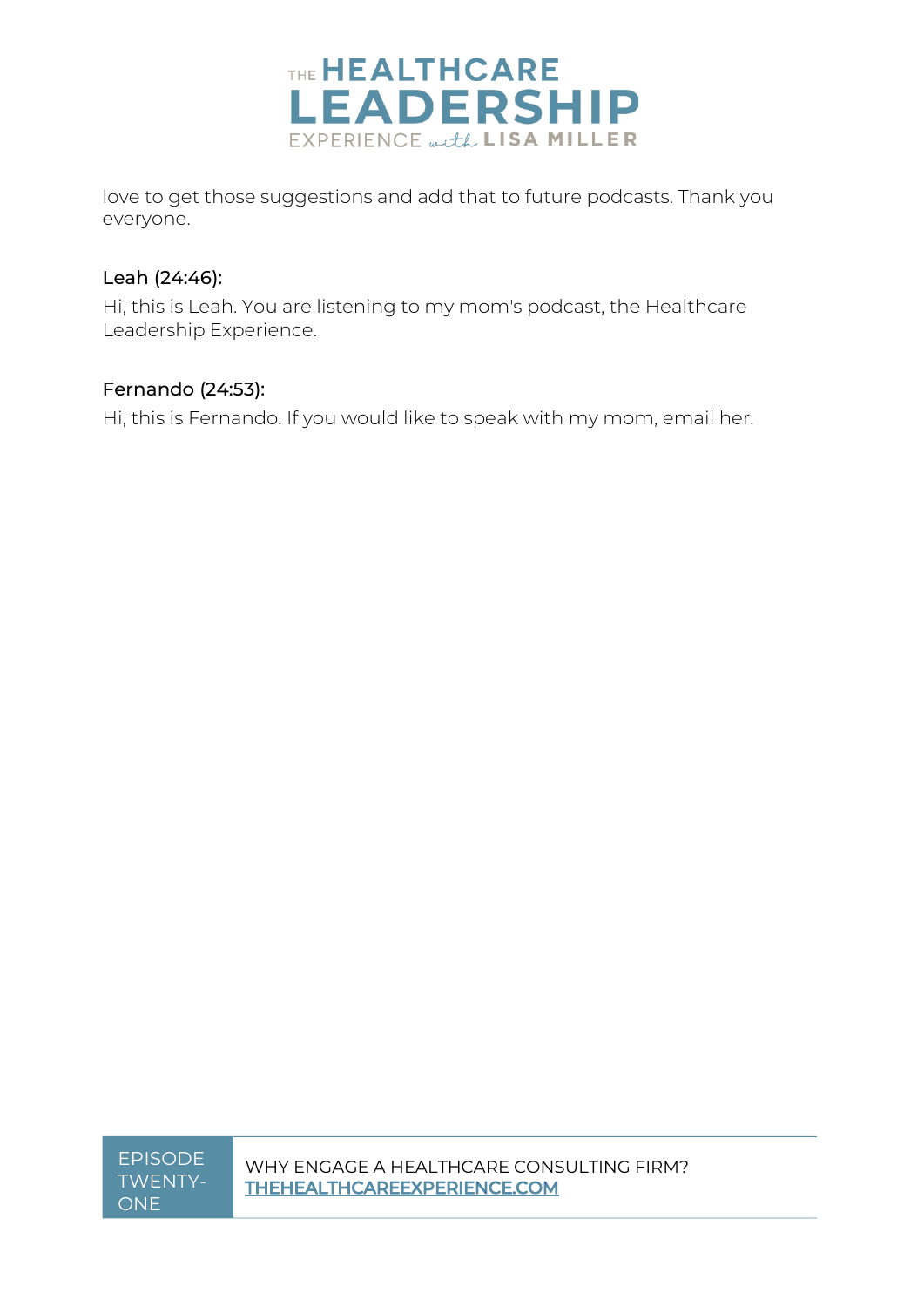# THE **HEALTHCARE LEADERSHIP** EXPERIENCE with LISA MILLER

#### MEET LISA MILLER



*It's important for hospitals to have a clearly defined cost savings strategy with purchased services as a component to that strategy. We provide our clients with a focused roadmap to achieve those savings through our expertise since 1999*

Lisa Miller launched VIE Healthcare Consulting in 1999 to provide leading-edge financial and operational consulting for hospitals, healthcare institutions, and all providers of patient care.

She has become a recognized leader in

healthcare operational performance improvement, and with her team has generated more than \$720 million in financial improvements for VIE Healthcare's clients.

Lisa is a trusted advisor to hospital leaders on operational strategies within margin improvement, process improvements, technology/ telehealth, the patient experience, and growth opportunities.

Her innovative projects include VIE Healthcare's EXCITE! Program, a performance improvement workshop that captures employee ideas and translates them into profit improvement initiatives, and Patient Journey Mapping®, an effective qualitative approach for visualizing patient experience to achieve clinical, operating, and financial improvements.

Lisa has developed patented technology for healthcare financial improvement within purchased services; in addition to a technology that increases patient satisfaction through front line insights.

Lisa received a BS degree in Business Administration from Eastern University in Pennsylvania and a Masters in Healthcare Administration from Seton Hall University in New Jersey.

She is a member of the National Honor Society for Healthcare Administration – Upsilon Phi Delta. Her book *The Entrepreneurial Hospital* is being published by Taylor Francis.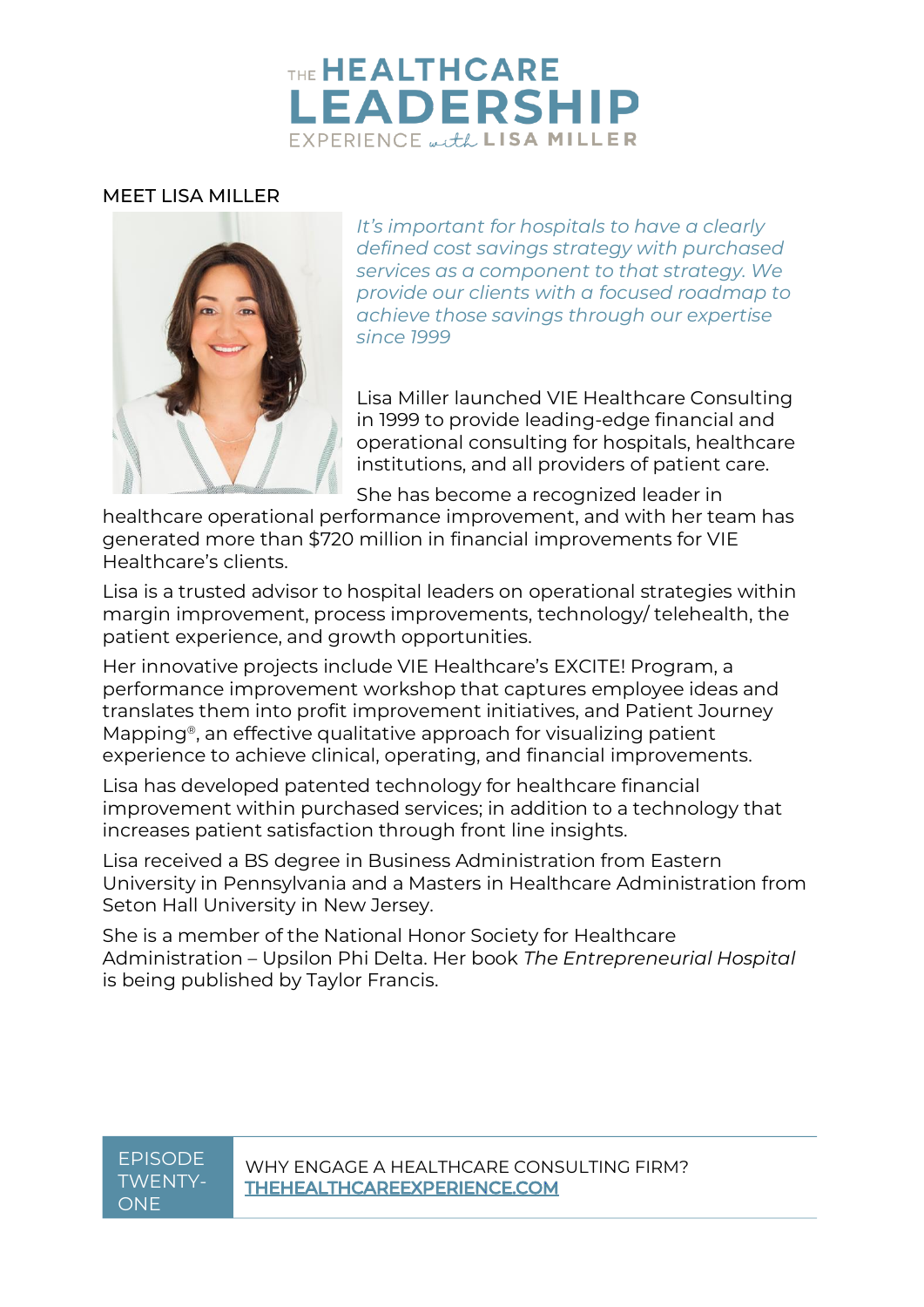

### MEET RICH DORMER

*Healthcare Margin Improvement Expert, Chief Operating Officer.*

Richard Dormer serves as VIE Healthcare's Chief Operating Officer and Healthcare Margin Improvement Expert. In this role for over 13 years at VIE Healthcare, Rich identifies and implements dramatic cost savings for VIE's clients. He has extensive expertise and knowledge of hospital expenses across the organization.



Rich's specialty is high costs implants in the Operating Room and hospital Purchased Services, where he has worked collaboratively with VIE's clients to save over \$290 million during his tenure. Rich also specializes in hospital decision analytics and his ability to analyze big data sets to uncover true costs and cost savings opportunities is unparalleled in the industry.

Prior to joining VIE, Rich spent nine years with two equity sales firms on Wall Street. He applies the same analytical approach he learned on Wall Street to his work at VIE, and has become an expert in finance analytics for healthcare organizations.

Rich is also a skilled negotiator known for his ability to drive down contract costs without sacrificing services or quality. His sharp negotiating skills contribute to his expertise in the difficult areas of physician preference items and clinical preference services.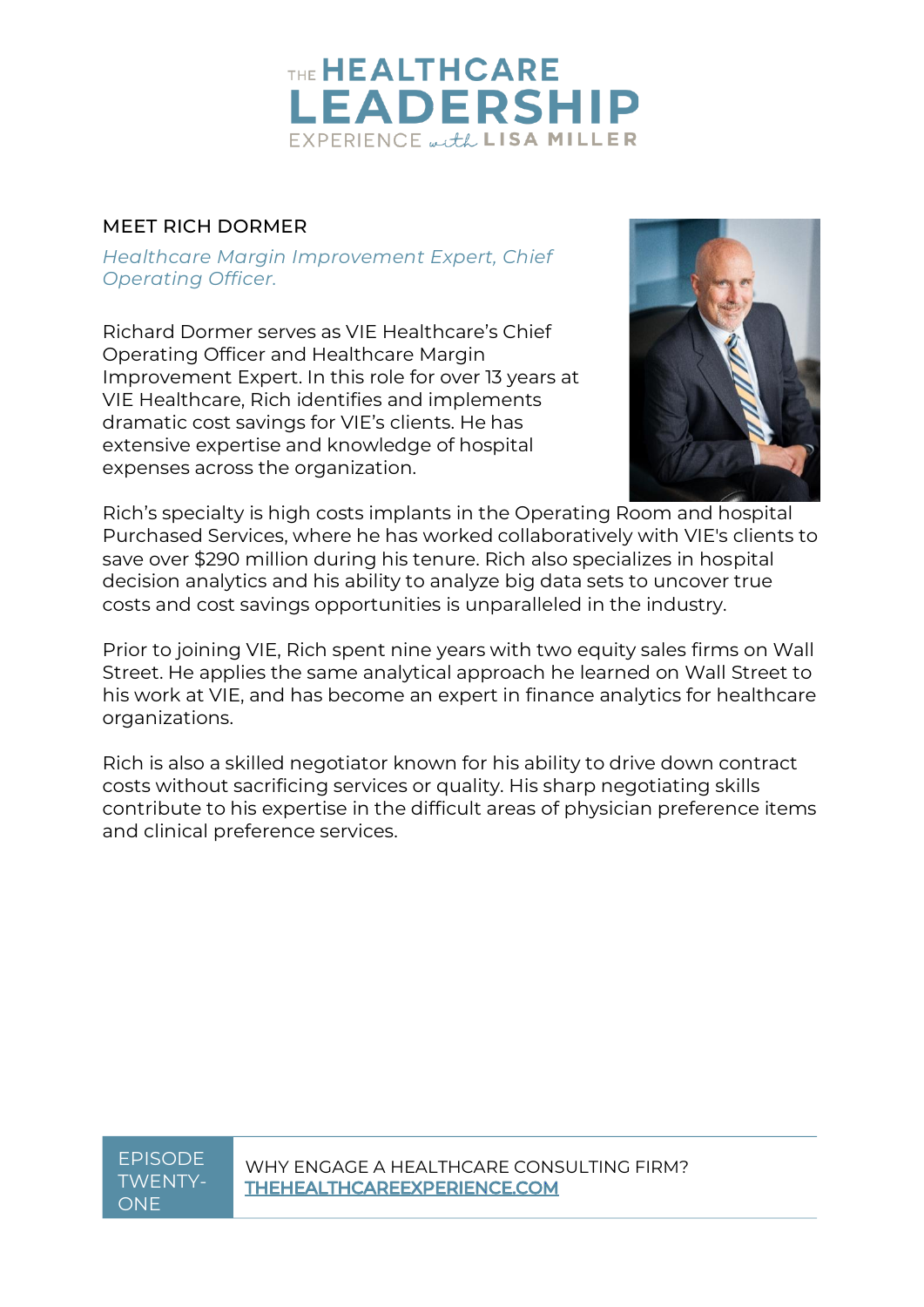

### MEET BRYAN COVERT

#### *Healthcare Margin Improvement Expert, Managing Director.*

Bryan joined VIE Healthcare Consulting in 2012 and works alongside the top healthcare providers in the country carrying out high-level analytics and cost savings work.

Bryan's strength lies in strong analytics skills which enable him to analyze and organize complicated data sets, identifying trends and true costs of VIE Healthcare Consulting's clients. He is also skilled in working with pricing models to determine strategy and reveal underlying costs. He brings high-level



negotiation skills and intelligent negotiating strategies for the benefit of healthcare organizations.

His experience extends across a wide array of contracting areas from IT and purchased services to physician preference items.

While working with VIE Healthcare Consulting, Bryan's success stories include:

- Playing a critical role in driving over a dozen successful Spine implant cost savings initiatives. These included a detailed analysis of reimbursement, side-by-side vendor construct comparisons, and physician utilization/landscapes.

- Working with clients to navigate through very complicated EMR system renewals to drive six figure savings.

- Successfully renegotiating and transitioning a prestigious university and medical center from Coca Cola to Pepsi which generated over \$5 million in savings over 10 years, including \$700,000 in Year One.

- Helping to lead the transition team to re-design supply chain operations for a 459-bed health system moving from state-owned to private entity.

Prior to joining VIE Healthcare Consulting, Bryan gained entrepreneurial experience as the CFO of two successful start-up companies in the public safety sector. During this time, he helped to lead a start-up public safety company to a \$2.5million dollar pre-revenue valuation in 2017.

# TWENTY-ONE